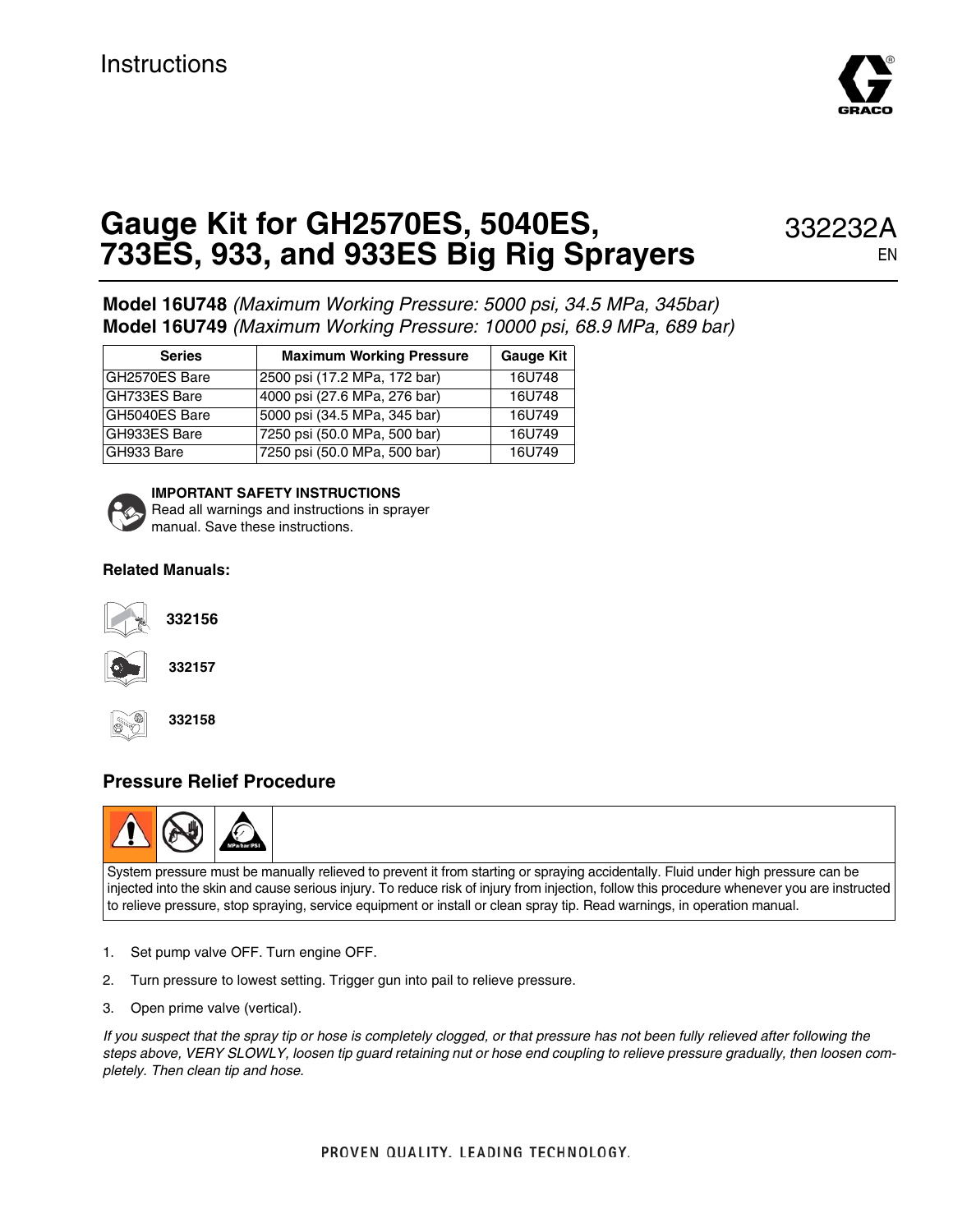# **Parts Drawing**



### **Parts List**

| Ref.          | Part | <b>Description</b>                 | Qtv. |
|---------------|------|------------------------------------|------|
|               |      | 803088 TEE, street                 |      |
| $\mathcal{P}$ |      | 113093 CONNECTOR, pipe             |      |
| 3             |      | 113654 GAUGE, pressure, fluid, sst |      |
| 4             |      | 155665 UNION, adapter              |      |
| -5            |      | 165198 FITTING, nipple, reducing   |      |
| 6             |      | 114434 GAUGE, pressure, fluid, sst |      |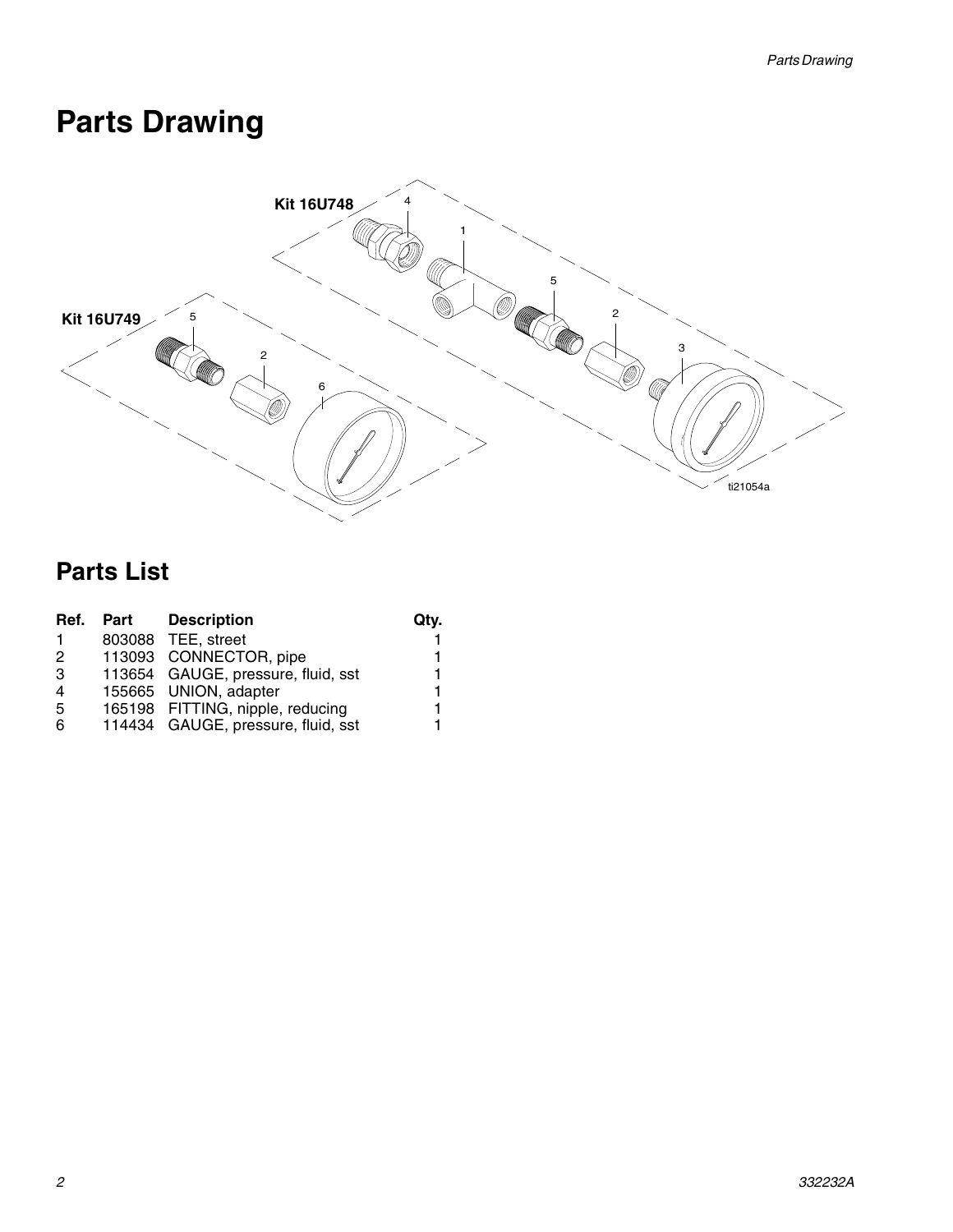### **2570ES Pump**



#### **Installation**

- 1. Follow **Pressure Relief Procedure** on page 1.
- 2. Remove bleeder (A).
- 3. Apply pipe sealant to adapter (4), tee (1), fitting (5), gauge (3), and bleeder (A).
- 4. Screw parts together and install assembly into fluid filter (B).

### **Maintenance**

Gauge cannot be repaired, replace if damaged.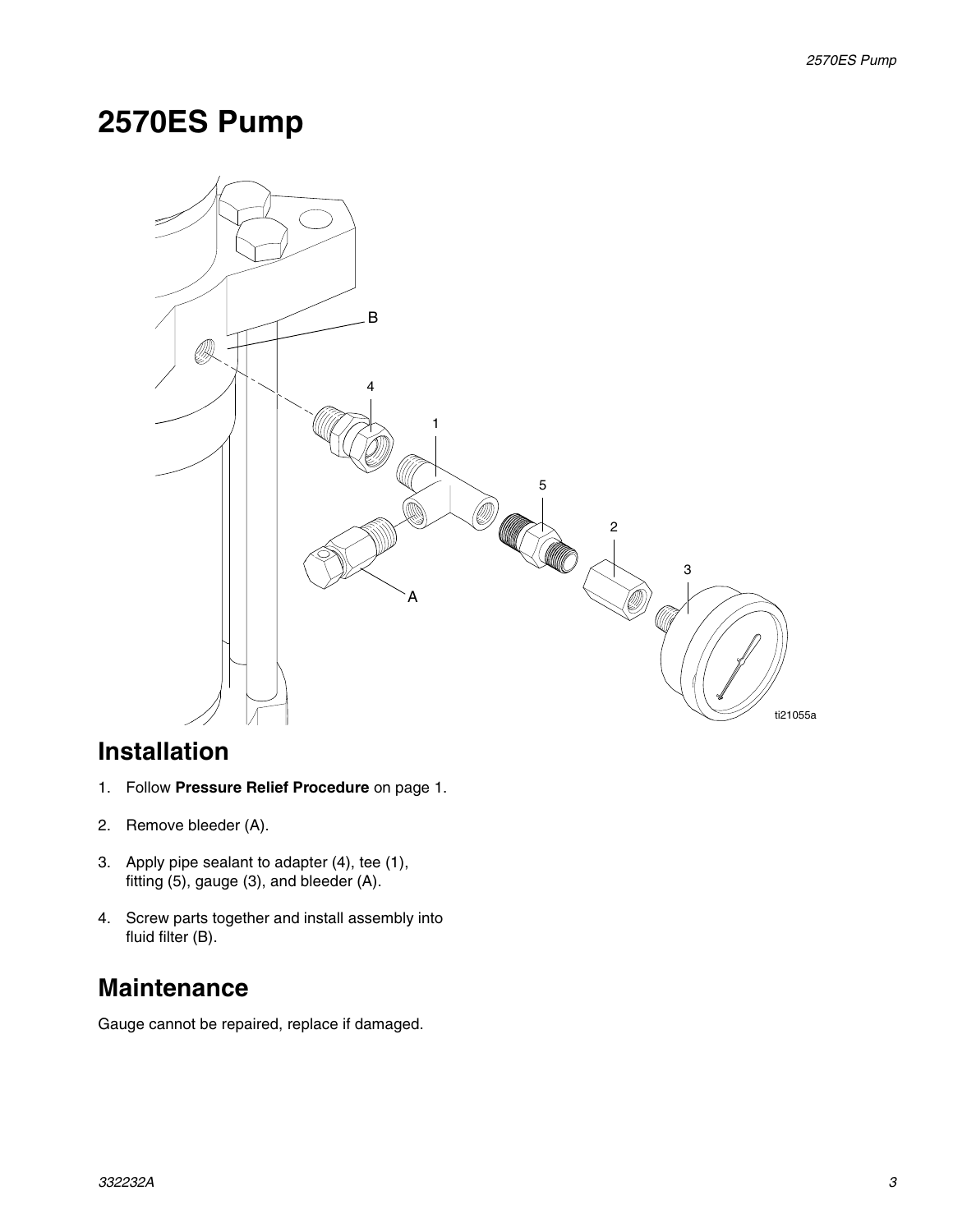## **733ES Pump**



### **Installation**

- 1. Follow **Pressure Relief Procedure** on page 1.
- 2. Remove pipe plug (A).
- 3. Apply pipe sealant to fitting (5) and gauge (3).
- 4. Screw parts together and install assembly into fluid filter (B).

#### **Maintenance**

Gauge cannot be repaired, replace if damaged.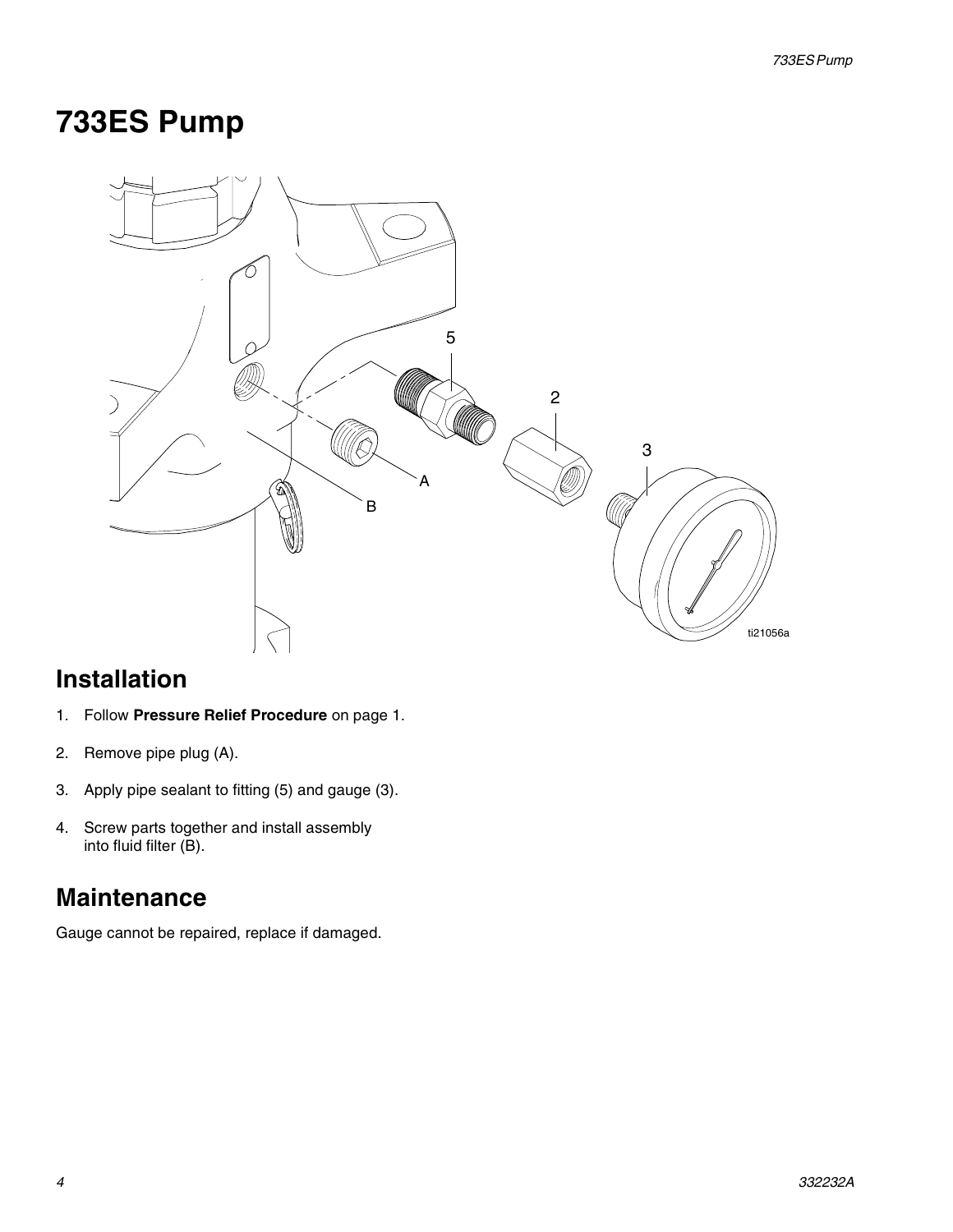## **5040ES Pump**



#### **Installation**

- 1. Follow **Pressure Relief Procedure** on page 1.
- 2. Remove pipe plug (A).
- 3. Apply pipe sealant to fitting (5) and gauge (6).
- 4. Screw parts together and install assembly into fluid filter (B).

#### **Maintenance**

Gauge cannot be repaired, replace if damaged.